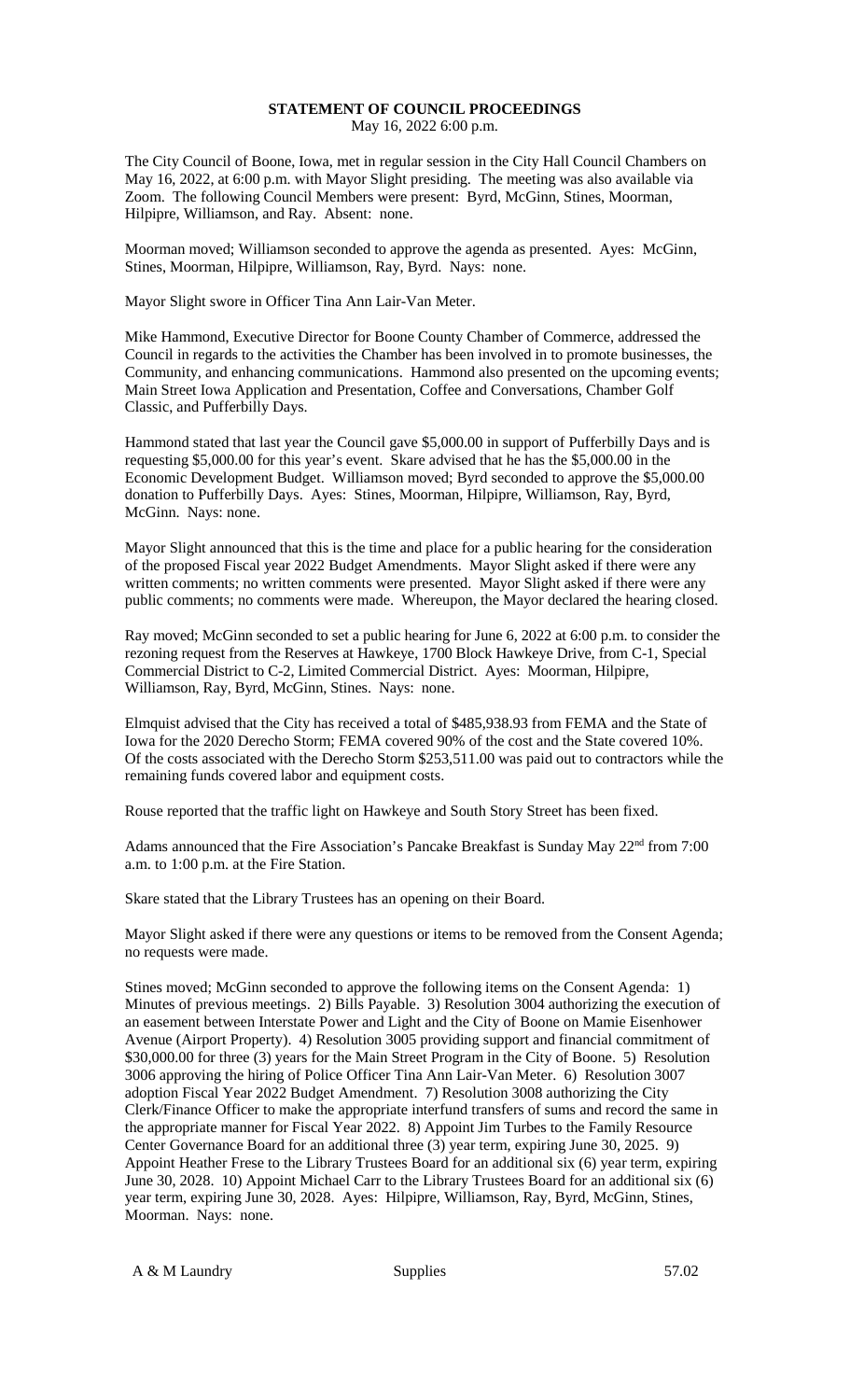| Aflac                              | Payroll                                | 15.75      |
|------------------------------------|----------------------------------------|------------|
| Ahlers & Cooney                    | <b>Legal Services</b>                  | 547.00     |
| Alex Air Apparatus                 | <b>Foam Concentrates</b>               | 1,259.50   |
| <b>Alliant Energy</b>              | <b>Utilities</b>                       | 1,335.82   |
| <b>Alliant Energy</b>              | <b>Utilities</b>                       | 1,638.26   |
| <b>Alliant Energy</b>              | Utilities                              | 44,360.19  |
| <b>Allstate Benefit Group</b>      | Payroll                                | 269.20     |
| <b>Amazon Capital Services</b>     | Miscellaneous Supplies                 | 1,305.89   |
| <b>Boone Fitness</b>               | Payroll                                | 35.30      |
| <b>Arnold Motor Supply</b>         | Parts/Supplies                         | 38.34      |
| <b>Arnold Motor Supply</b>         | Parts/Supplies                         | 494.19     |
| <b>ASI</b> Modulex                 | Office Signage                         | 537.00     |
| <b>Automatic Systems</b>           | Repairs                                | 538.00     |
| Bolton & Menk                      | Project Designs/Bidding                | 17,600.00  |
| <b>Bomgaars</b>                    | Clothing Allowance/Insecticide         | 186.61     |
| <b>Boone Ace Hardware</b>          | Parts/Supplies                         | 95.69      |
| <b>Boone Ace Hardware</b>          | Parts/Supplies                         | 139.99     |
| Boone Bank & Trust Payroll         | Payroll                                | 300.00     |
| <b>Boone County Abstract</b>       | Ownership/Lien Report                  | 125.00     |
| <b>Boone County Auditor</b>        | <b>Special Election</b>                | 3,053.15   |
| <b>Boone County Clerk/Court</b>    | Payroll                                | 50.00      |
| Boone Convention & Visitors Bureau | Promotional Advertising                | 7,301.07   |
| <b>Boone County Landfill</b>       | Disposal                               | 10.00      |
| <b>Boone Hardware</b>              | Parts/Supplies                         | 138.41     |
| <b>Bradley Rholl</b>               | Reimbursement                          | 19.00      |
| <b>Brown Supply</b>                | Parts                                  | 1,815.92   |
| <b>Builders First Source</b>       | Materials                              | 258.68     |
| <b>CDS</b> Global                  | <b>Monthly Processing</b>              | 2,204.23   |
| <b>CDS</b> Global                  | Postage                                | 2,044.33   |
| CDS Global                         | <b>Online Credit Card Processing</b>   | 350.69     |
| <b>Central States Roofing</b>      | Repairs                                | 171.95     |
| CenturyLink                        | Line Charges                           | 147.78     |
| CenturyLink                        | Line Charges                           | 532.25     |
| Cintas Corporation                 | <b>First Aid Refill</b>                | 146.25     |
| City of Boone                      | <b>Concession Start Up</b>             | 265.00     |
| City of Boone                      | <b>Utilities</b>                       | 30.87      |
| <b>Collection Services Center</b>  | Payroll                                | 537.69     |
| Core & Main                        | Meters/Meter Washer                    | 6,238.47   |
| <b>DGA</b>                         | Disc Golf Baskets                      | 3,468.82   |
| <b>DGR</b> Engineering             | Engineering                            | 4,000.00   |
| The Door & Fence Store             | <b>Fence Posts</b>                     | 1,749.00   |
| Duncan Heating & Plumbing          | <b>Brass Plug</b>                      | 3.48       |
| <b>Ecolab Institutional</b>        | Pest Control                           | 99.06      |
| <b>Elite Construction</b>          | Park Shop/Office Roof                  | 14,150.00  |
| <b>Emily Coll</b>                  | Reimbursement                          | 199.21     |
| <b>Two Rivers Insurance</b>        | <b>Insurance Premiums</b>              | 122,948.65 |
| <b>ESO Solutions</b>               | <b>Reporting Software Renewal</b>      | 6,667.76   |
| EverBridge                         | Nixle Renewal                          | 5,635.00   |
| <b>Farnham Aviation Services</b>   | <b>Contract Services/Reimbursement</b> | 5,008.52   |
| <b>Eichinger Brothers</b>          | <b>Waste Removal</b>                   | 74.00      |
| Graymont Western Lime              | Chemicals                              | 6,407.81   |
| Grimes Asphalt & Paving            | Cold Mix                               | 913.96     |
| <b>Hach Company</b>                | Chemicals                              | 1,163.34   |
| Hawkins Water Treatment Group      | Chemicals                              | 5,930.68   |
| Fleur De Lis Motor Inns            | <b>IMFOA Conference</b>                | 224.00     |
| IA Department of Transportation    | Shop/Safety Supplies                   | 379.31     |
| IA One Call                        | Locates                                | 126.50     |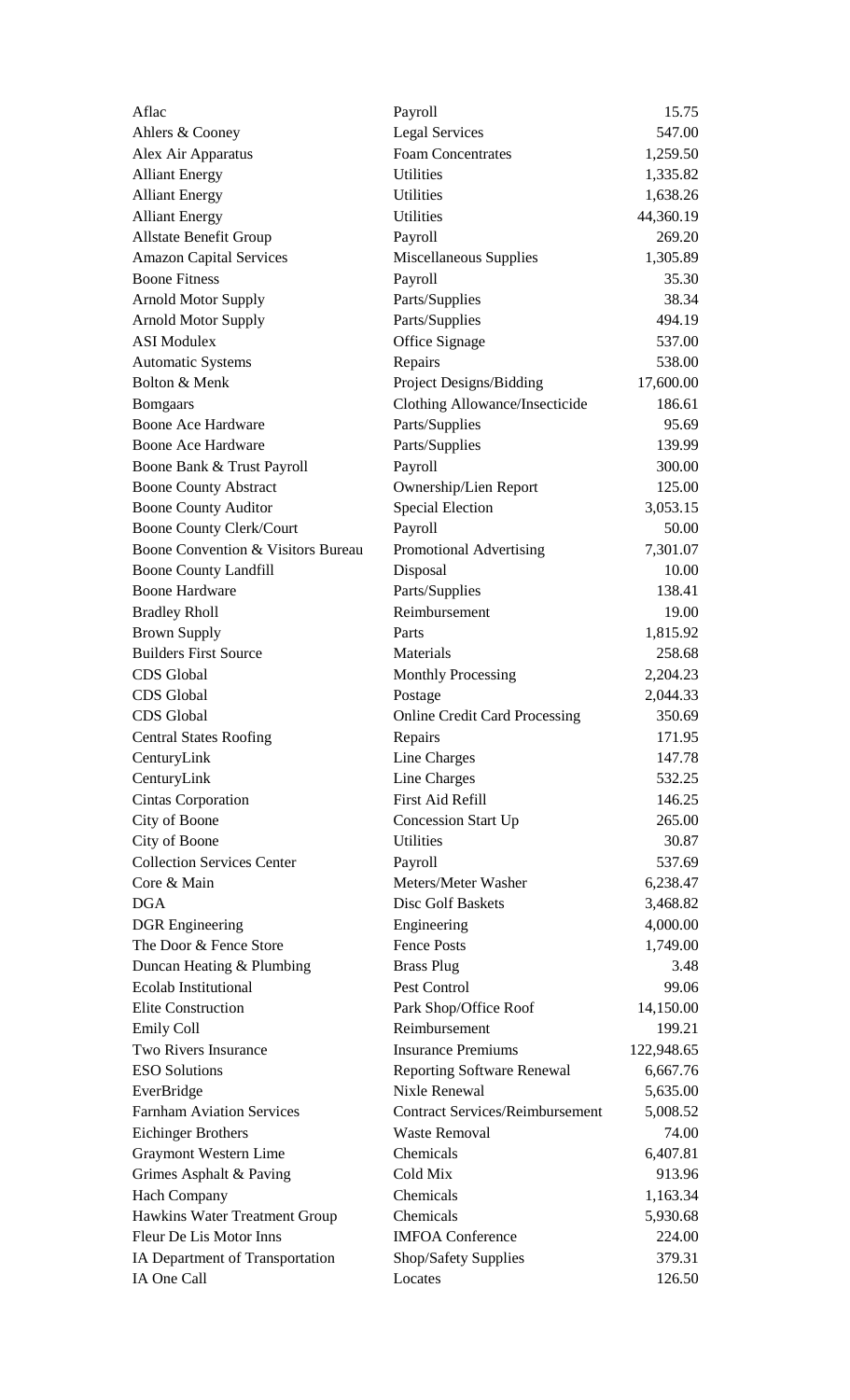| InfoBunker                                                          | <b>Internet Service</b>                                               | 107.00                 |
|---------------------------------------------------------------------|-----------------------------------------------------------------------|------------------------|
| <b>Infomax Office Systems</b>                                       | <b>Printing Contract</b>                                              | 696.75                 |
| <b>Inland Truck Parts &amp; Service</b>                             | Repairs                                                               | 2,350.91               |
| <b>MJ</b> Breen                                                     | <b>Batteries</b>                                                      | 255.90                 |
| <b>IPERS</b>                                                        | Payroll                                                               | 12,454.84              |
| Joseph Pundzak                                                      | <b>IPAA Conference</b>                                                | 315.40                 |
| Kiesler's Police Supply                                             | Ammunition                                                            | 941.58                 |
| <b>Kimball Midwest</b>                                              | Parts/Supplies                                                        | 623.09                 |
| Riverfront Broadcasting of IA                                       | <b>Advertising Contract</b>                                           | 366.18                 |
| Liberty Tire Recycling Service                                      | <b>Tire Disposal</b>                                                  | 3,403.60               |
| Pal                                                                 | Firearms                                                              | 500.00                 |
| Members 1st Credit Union                                            | Payroll                                                               | 204.00                 |
| Menards-Ames                                                        | Parts                                                                 | 96.09                  |
| <b>Mission Square Retirement</b>                                    | Payroll                                                               | 1,831.69               |
| Paul & Kelley Molitor                                               | <b>Snow Removal</b>                                                   | 2,700.00               |
| Municipal Fire & Police Retirement                                  | Payroll                                                               | 27,114.85              |
| <b>Municipal Supply</b>                                             | Parts                                                                 | 674.50                 |
| Mutual of Omaha                                                     | Payroll                                                               | 360.70                 |
| NCL of Wisconsin                                                    | Chemicals                                                             | 140.66                 |
| <b>North Risk Partners</b>                                          | 411 Medical                                                           | 205.53                 |
| <b>Nuso</b>                                                         | <b>SIP Lines</b>                                                      | 95.27                  |
| <b>O'Reilly Automotive Stores</b>                                   | Parts                                                                 | 125.80                 |
| Ogden Telephone                                                     | <b>Internet Service</b>                                               | 74.95                  |
| OPG-3                                                               | Laserfiche License                                                    | 3,165.00               |
| Optum-UHC Flex                                                      | Payroll                                                               | 586.20                 |
| Optum-UHC Flex                                                      | Payroll                                                               | 133.28                 |
| Rollins                                                             | Pest Control                                                          | 87.11                  |
| Portable Pro                                                        | <b>Portable Toilet Service</b>                                        | 275.00                 |
| <b>Pritchard Bros Plumbing</b>                                      | Repairs                                                               | 866.38                 |
| <b>Psychology Associates</b>                                        | Evaluation                                                            | 215.00                 |
| <b>Pyramid Property Solutions</b>                                   | <b>Utility Billing Refund</b>                                         | 27.94                  |
| Quick Oil                                                           | Propane                                                               | 6,166.70               |
| R & W Power                                                         | Parts                                                                 | 196.69                 |
| <b>Scenic Valley Mowing</b>                                         | Mowing                                                                | 4,800.00               |
| Seth Janssen                                                        | Reimbursement                                                         | 19.00                  |
| Sirchie Acquisition                                                 | Faraday Bag                                                           | 89.77                  |
| Kenli Lawn Care                                                     | Lawn Care                                                             | 587.40                 |
| State of IA                                                         | Payroll                                                               | 6,751.00               |
| <b>Storey Kenworthy</b>                                             | <b>Cleaning Supplies</b>                                              | 206.17                 |
| Valerie Koeppen                                                     | <b>Custodial Services</b>                                             | 800.00                 |
| <b>Sunstrom Miller Press</b>                                        | Pool Passes                                                           | 231.60                 |
| Sydney Hultgren                                                     | <b>Utility Billing Refund</b>                                         | 368.71                 |
| <b>TAC 10</b>                                                       | <b>Annual Renewal</b>                                                 | 6,453.00               |
|                                                                     | <b>Boiler Shut Down</b>                                               | 930.00                 |
| Tim Hildreth Company                                                | Reimbursement                                                         | 19.00                  |
| <b>Timothy Ponder</b>                                               |                                                                       |                        |
| TNT Tuckpointing & Building<br><b>US Water Services Corporation</b> | <b>Exterior Wall Repair</b><br><b>Operations/Maintenance Contract</b> | 48,404.40<br>74,327.94 |
| <b>USA Blue Book</b>                                                | Disposable Wipes                                                      | 33.48                  |
|                                                                     | Fertilizer                                                            | 2,124.68               |
| Van Diest Supply Company                                            | <b>Fuel Filter</b>                                                    | 30.78                  |
| Van-Wall Equipment                                                  |                                                                       |                        |
| Cellco Partnership<br><b>Vision Bank</b>                            | <b>Wireless Service</b>                                               | 615.35                 |
|                                                                     | Payroll                                                               | 31,137.58              |
| VisionBank of IA                                                    | <b>Credit Card Payment</b>                                            | 1,437.65               |
| <b>VWR</b> International                                            | <b>Glass Fiber Filters</b>                                            | 57.88                  |
| <b>Walters Sanitary Service</b>                                     | <b>Waste Removal</b>                                                  | 197.12                 |
| <b>Walters Sanitary Service</b>                                     | <b>Waste Removal</b>                                                  | 930.62                 |
| Xerox Corporation                                                   | Copier Agreement                                                      | 18.96                  |